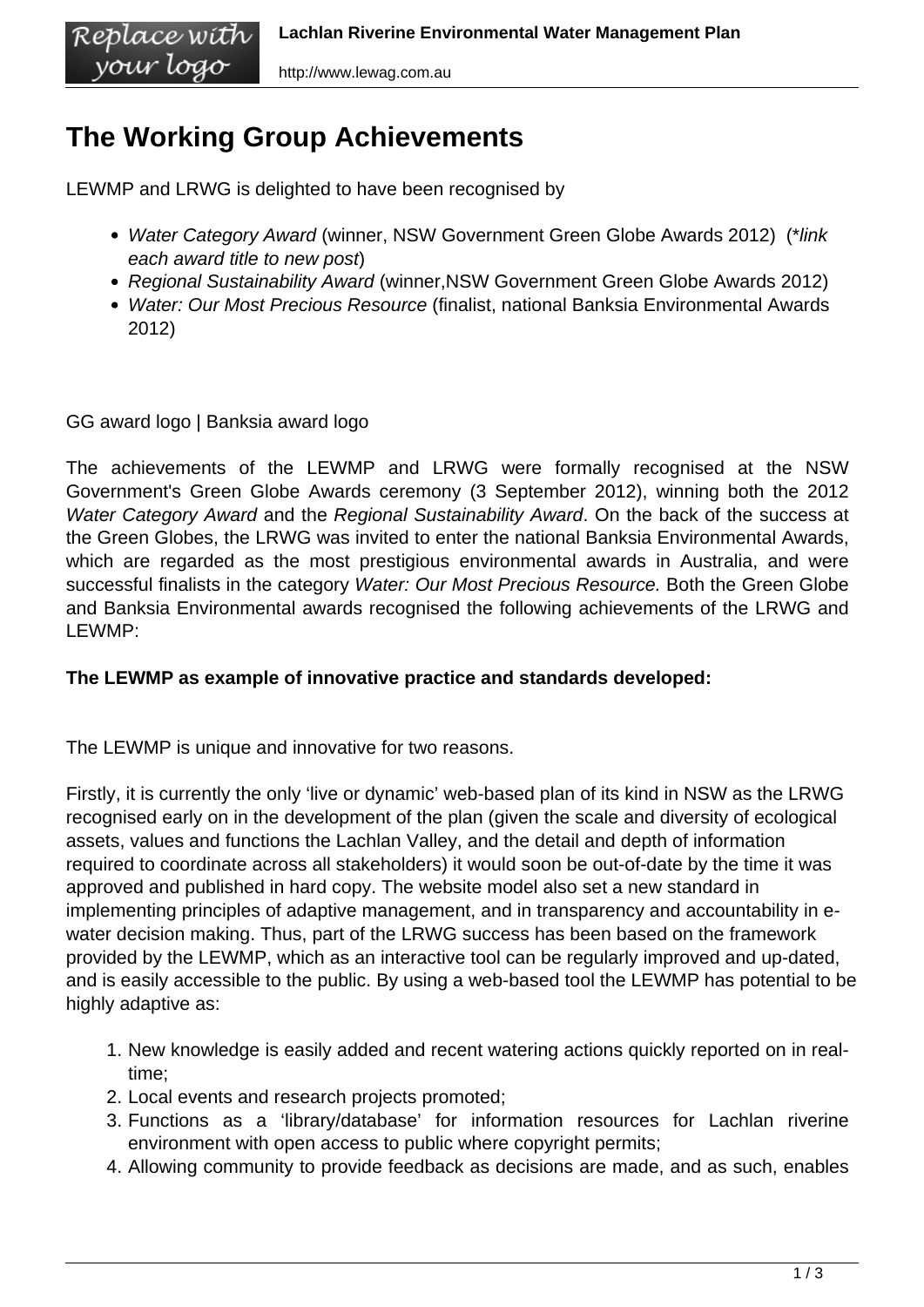LRWG to track their own progress and achieve greater transparency.

Secondly, the plan is unique in that the scope covers the entire Lachlan Valley and the broader context of implementing environmental watering actions (i.e. land management, research, and complimentary monitoring and natural resource management projects). As the catchment is relatively large and local rainfall highly variable, this often necessitates immediate/reactive decision-making. Also, unike some other iconic systems in the Murray–Darling Basin (MDB) there are a multitude of potential target assets, values and functions in the Lachlan (eight nationally and nine regionally significant wetlands) across a diverse range of water body types, spanning over two-thirds of the Lachlan River floodplain (1484 river kilometres in length). The system is also rich in water-dependent native species with potentially conflicting water requirements, and an endangered ecological community (EEC) that reflects the rarity, vulnerability and habitat importance of the region. It hosts over 40 species of waterbirds, including internationally listed colonial-nesting species (e.g. JAMBA) in addition to Australian listed threatened species. The geomorphic nature of the river channel itself makes it difficult to either target some priority wetlands (e.g. immense volumes of water required, sometimes prohibitive volumes due to nuisance flooding or limited e-water) or alternatively, to predict where e-water will end up in the system. Often the same actions and antecedent conditions can produce very different outcomes. As the Lachlan River is classified as a 'losing river' due to the complexity of geomorphic forms, it is difficult to predict where and how much surface water is transferred to groundwater recharge.

Thus, a broad, strategic planning framework was required which was also a suitable backdrop to a dynamic and adaptive decision-making body like the LRWG. Hence, the adaptive Lachlan Environmental Water Management Plan (LEWMP) as a web-based 'live' plan emerged as an innovative solution, which captures the complexity of the system at appropriate nested spatial and temporal hierarchies (e.g. Annual Watering Plan are within the LEWMP itself).

**Excellence in the field of localism (governance) and collaboration in action:** 

[caption id="attachment\_1437" align="alignright" width="300"]

Representatives of the Willandra Creek water users meet to discuss local issues with the LRWG and Commonwealth Environmental Water Office (CEWO) representatives at